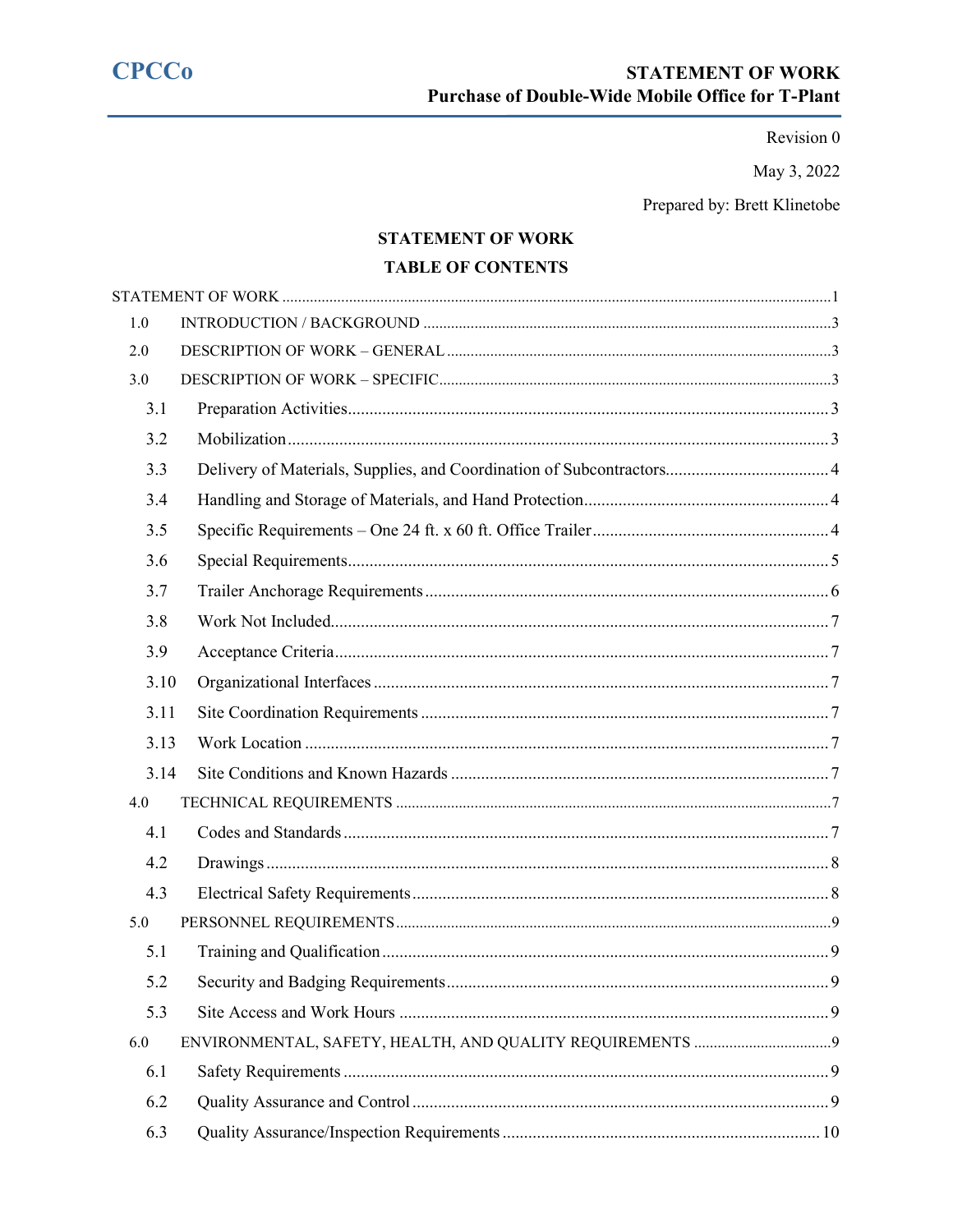# **CPCCo STATEMENT OF WORK Purchase of Double-Wide Mobile Office for T-Plant**

| 8.0 DELIVERABLES, PROJECT CONTROLS, MILESTONES, AND PERFORMANCE SCHEDULE |  |
|--------------------------------------------------------------------------|--|
|                                                                          |  |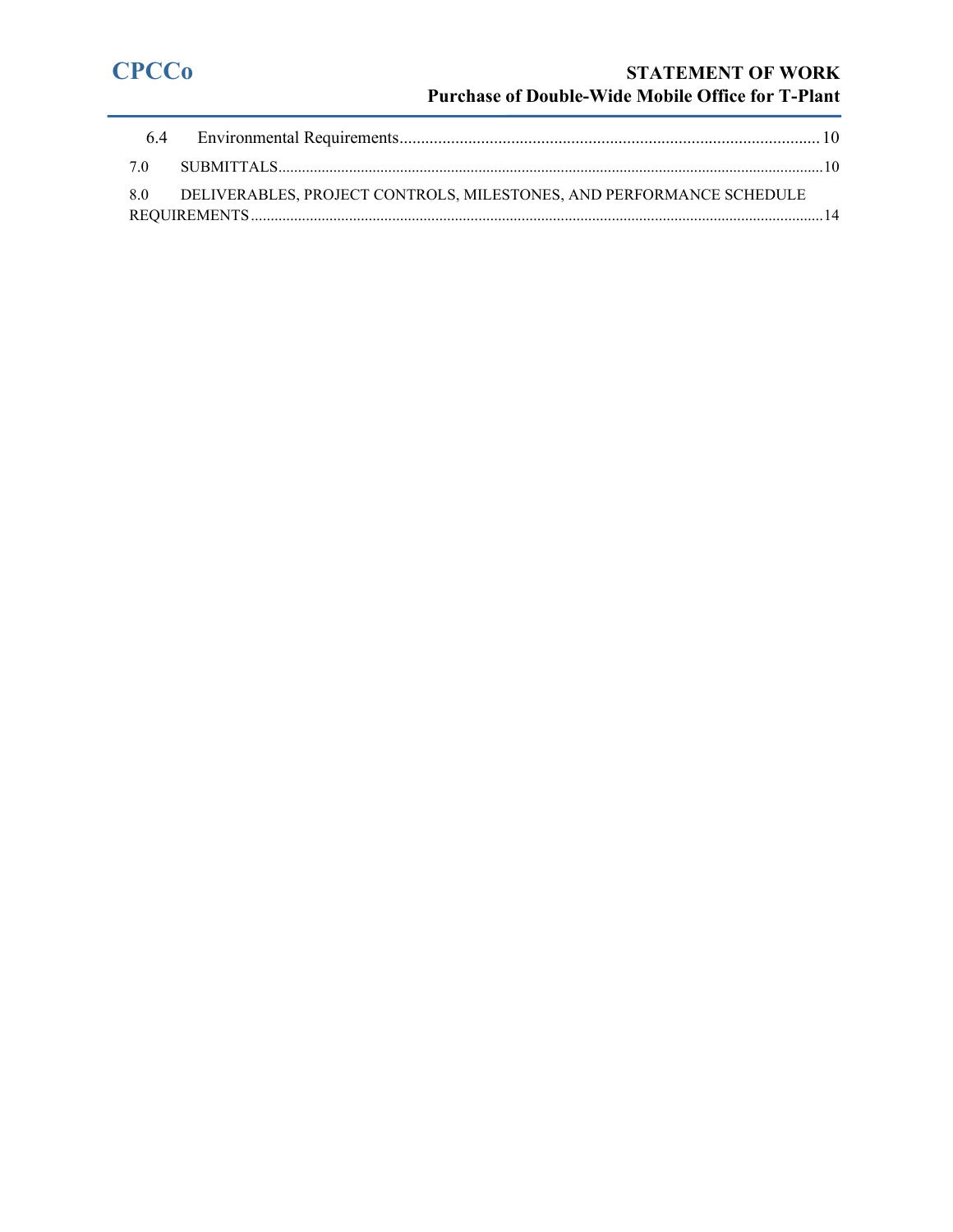# <span id="page-2-0"></span>**1.0 INTRODUCTION / BACKGROUND**

This contract is issued for the purchase of a double-wide mobile office in support Central Plateau Remediation Company (CPCCo) work scope. CPCCo is a prime contractor to the Department of Energy (DOE) and all work in this Statement of Work will be performed in support of the CPCCo contract with DOE.

# <span id="page-2-1"></span>**2.0 DESCRIPTION OF WORK – GENERAL**

This SOW is for the purchase and delivery of a double-wide mobile office for the T-Plant project, located in the 200W area of the Hanford site.

# <span id="page-2-2"></span>**3.0 DESCRIPTION OF WORK – SPECIFIC**

The work scope for this activity includes the resources, material and/or equipment necessary to provide a purchased trailer to CPCCo for use on the T-Plant project.

Contractor shall supply and deliver a 24 ft. x 60 ft. office trailer. The scope of work also includes the supply of all associated materials to support the set-up (stairs, blocking, leveling, anchoring, sealing, chicken wire, and insulated skirting). Installation of the trailer will be performed by others under a separate contract.

Unless otherwise approved, Contractor shall work in accordance with CPCCo contract requirements, operating policies and procedures and shall be responsible for execution of the work in accordance with the quality standards and requirements specified for the assigned project and facilities.

Contractor shall provide technically qualified person(s) that work as part of a team under the general supervision of CPCCo. The Contractor shall furnish all necessary labor, technical and professional services, supervision, materials, tools, equipment, consumables, and payment of any applicable taxes to perform all operations necessary and required to perform scope as directed by CPCCo.

# <span id="page-2-3"></span>**3.1 Preparation Activities**

Contractor shall be responsible for the following functions, requirements, and design criteria preparatory activities:

- A. Prepare and submit required documents listed on the submittal register Attachment A.
- B. The Contractor shall submit serial numbers for all trailers. (Attachment A, Submittal Register)
- C. Site conditions and known hazards include potential winds and temperatures as described in Section 3.8.

# <span id="page-2-4"></span>**3.2 Mobilization**

Contractor shall secure all necessary transportation permits for delivery from supplier's facility to T-Plant in the 200W area of the Hanford site.

Contractor must meet all the Department of Transportation (DOT) Federal Motor Carrier Safety Regulations (FMCSR) in 49 CFR Parts 40, 382, 383, 387, 390-937.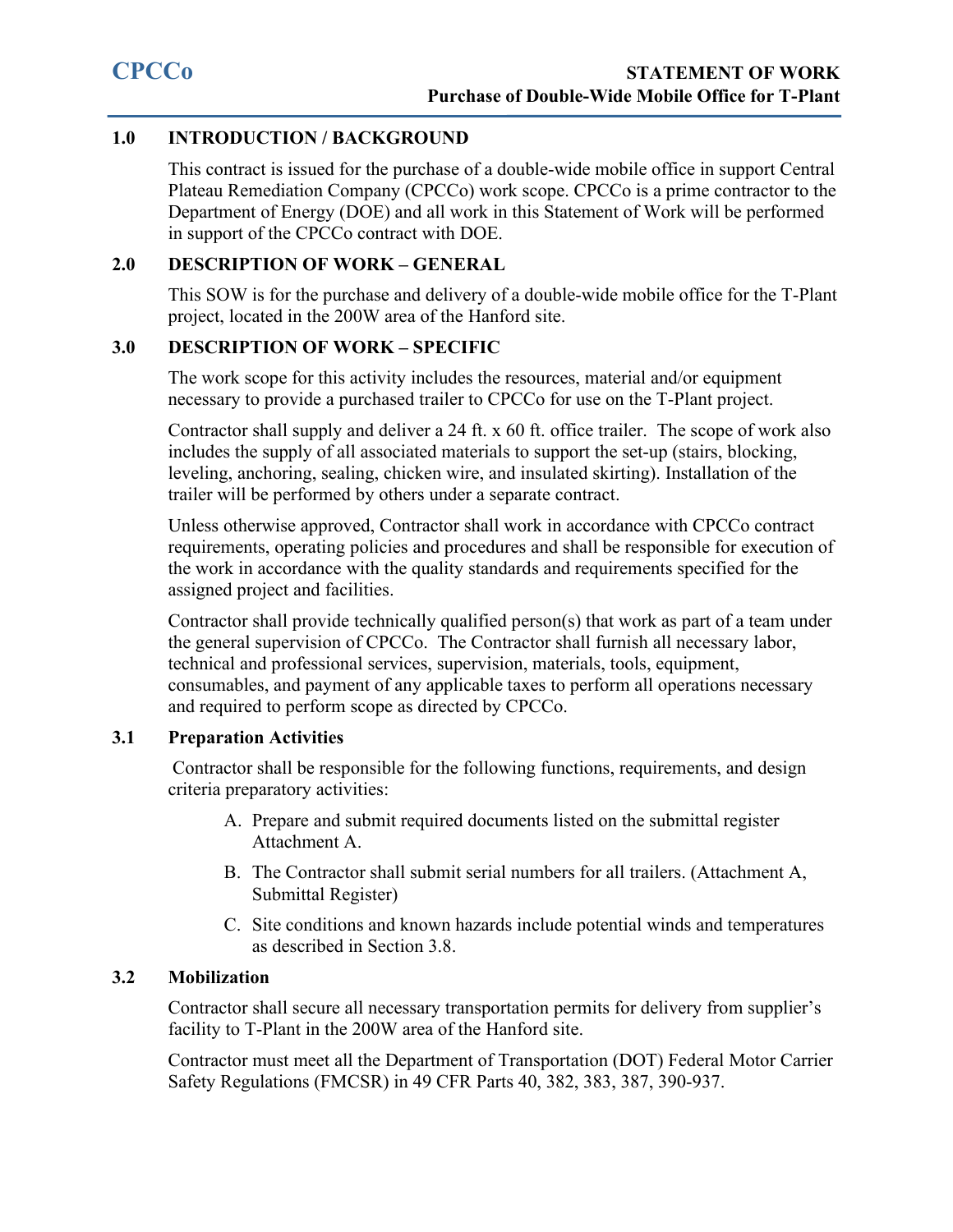Contractor shall ensure that suspect/counterfeit items, such as non-compliant shackles and fasteners with head marks shown on the S/CI fastener head work list are not used and brought onto the Hanford site.

# <span id="page-3-0"></span>**3.3 Delivery of Materials, Supplies, and Coordination of Subcontractors**

Regarding deliveries of materials and supplies, and the coordination with other contractors and subcontractors while on the CPCCo Site, Contractor shall:

- A. Coordinate work delivery with the installation contractor in advance.
- B. Arrange for badging through the Contract Specialist.
- C. Communicate any special hazards associated with the delivery or the work (e.g., safety, security)
- D. Meet the CPCCo Delivery Point of Contact (DPOC) contact at the designated rendezvous point.
- E. Comply with DPOC direction to the specified work location.
- F. Conduct a joint pre-delivery walk down of the work location with the DPOC prior to commencing delivery.
- G. The DPOC will be physically present at the delivery site for the entire time a delivery or work is being executed to ensure that it is performed safely and in accordance with Contract requirements. Alternate arrangements may be made with the approval and concurrence of the CPCCo BTR.
- H. At completion of the delivery, the delivery driver shall exit the work site in a timely manner as directed by the DPOC.

# <span id="page-3-1"></span>**3.4 Handling and Storage of Materials, and Hand Protection**

Contractor shall use all means necessary to protect materials before and during installation.

Contractor shall use gloves (e.g., leather, canvas, cotton, etc. as appropriate for the work activity) to prevent and/or protect the hand from abrasions and contusions. Contractor shall utilize gloves that are rated as cut/puncture-resistant for activities that present the potential for a cut or puncture to the hand. Leather gloves are not rated as cut/punctureresistant and are not permitted. Cut-resistant gloves come in different performance strengths; Contractor shall ensure that the proper type of gloves has been selected for the hazard to be encountered. CPCCo does not specify or recommend any brand-name gloves; but does require these gloves to be rated as cut/puncture resistant.

# <span id="page-3-2"></span>**3.5 Specific Requirements – One 24 ft. x 60 ft. Office Trailer**

- A. The trailer shall have the minimum nominal dimensions of 24 ft. x 60 ft.
- B. The trailer shall have two (2) wall pack HVAC units.
- C. The trailer shall have up to six (6) offices and one (1) self-contained bathroom with a kitchenette with sink setup adjacent to the bathroom and an open central bay area.
- D. The trailer shall be designed for a minimum floor live load of 50 lbs. per sq. ft.
- E. The floor finish shall be of commercial grade carpet.
- F. The trailer shall have a minimum of two (2) general use receptacles in each office and one (1) general use receptacle on the common room side of each wall office.
- G. The trailer shall have a minimum of three (3) general use receptacles on each east and west side wall, in common areas.
- H. Electrical service to operate the units shall be 120/240 VAC, single phase.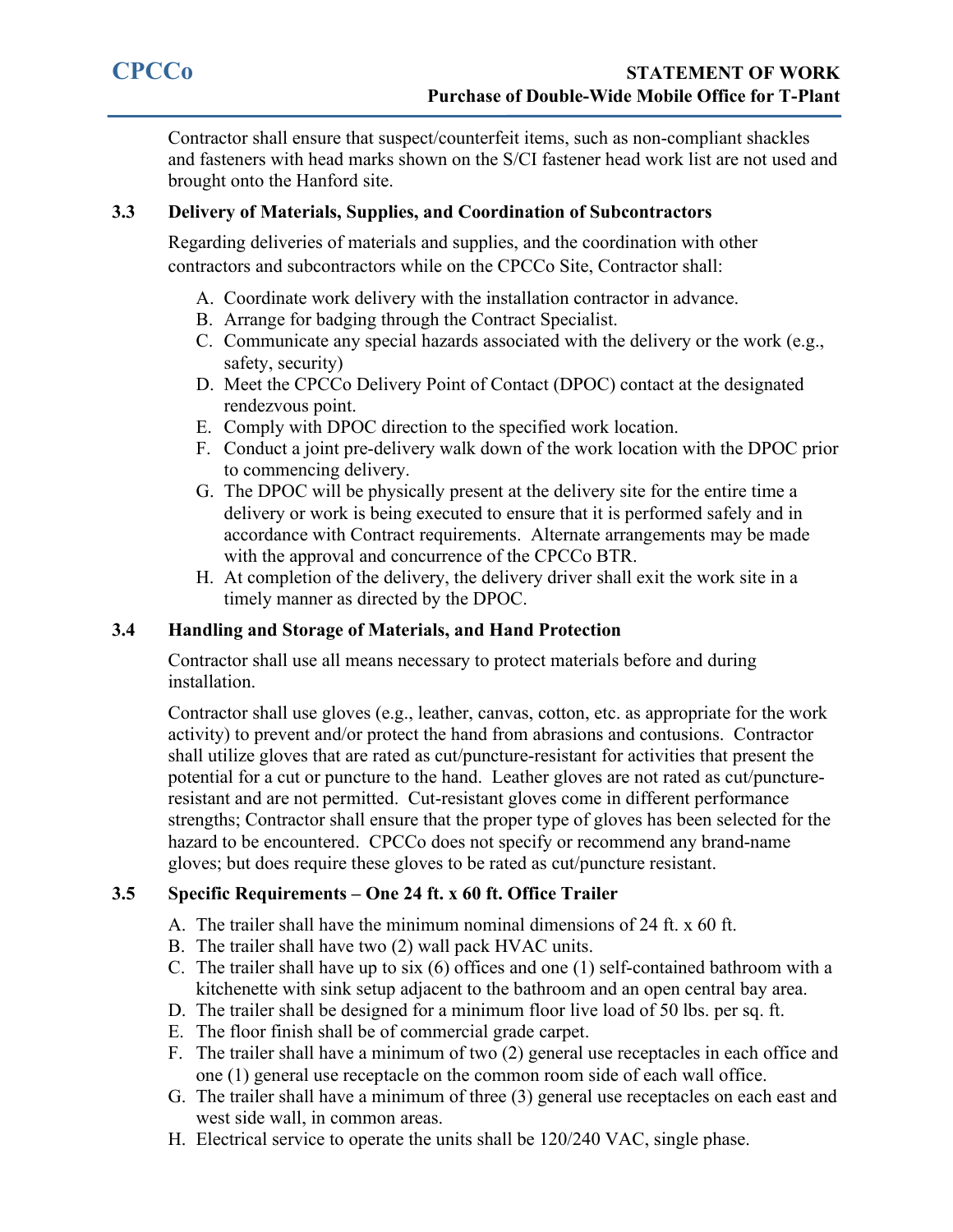- a. There shall be one (1) tie-in point suitable for service or two (2) service-rated disconnects to supply the two units.
- b. Available power at owner interface is 240A, single phase.
- I. The trailer shall have not more than four (4) general use receptacles on each 20 AMP circuit.
- J. The trailer shall have two (2) dedicated 20 Amp receptacle circuits labeled for a refrigerator and microwave (by kitchenette).
- K. Provide heat trace for freeze protection of piping under the units with heat trace thermostat set to begin heating at 40 degrees Fahrenheit. Provide 120V ground-fault equipment protection (GFEP) circuit breaker to power heat trace. All heat trace shall have operational light indicator mounded on the exterior of the building.
- L. The trailer shall have skirting to prevent debris accumulation in the crawl space.

# <span id="page-4-0"></span>**3.6 Special Requirements**

Trailer furnished by Contractor shall meet the following requirements:

See: Exhibit A for requested trailer layout.

- A. The unit shall meet the Washington Administrative Code (WAC) 296-150F, for Factory Built Housing and Commercial Structures. The serial numbers of the trailer and modular unit manufacturer's data sheets and associated certifications shall be submitted for review in advance of delivery for approval.
- B. Trailer shall have (1) one self-contained bathroom.
- C. The trailer shall meet the NFPA 101 (2009) requirements for "New Business Occupancy."
- D. Trailer shall have a minimum of two (2) NFPA 101, Life Safety Code for New Business compliant exterior exits. NFPA 101 compliant entrance doors with exterior lights and stairs are required.
- E. Trailer shall have two (2) outdoor perimeter lighting fixtures, and shall be LED type.
- F. Trailer shall have standard indoor lighting.
- G. Stairs and hand rails are to be compliant with NFPA 101, Life Safety Code for New Business and any portion of the stairs and /or platform for which the walking surface is in excess of 30 inches above grade shall be equipped with 4-inch guarding. Platforms must be a minimum of 60 inches by 60 inches.
- H. Doors shall be a minimum of 36 inches in width and have an adjustable door closure.
- I. Exterior door hardware to be standard level lock with the doors to each unit keyed alike.
- J. Exit signs shall be mounted directly over each door and be NRTL approved or listed photo luminescent.
- K. Windows shall meet or exceed trailer manufacturer's standards.
- L. Standard mini-blinds shall be installed on each window to fit between the window frames.
- M. Interior wall and ceiling finish shall be module type Class A, Flame spread rating of 25 and Smoke Development rating of 450. Fire retardant paint is not acceptable.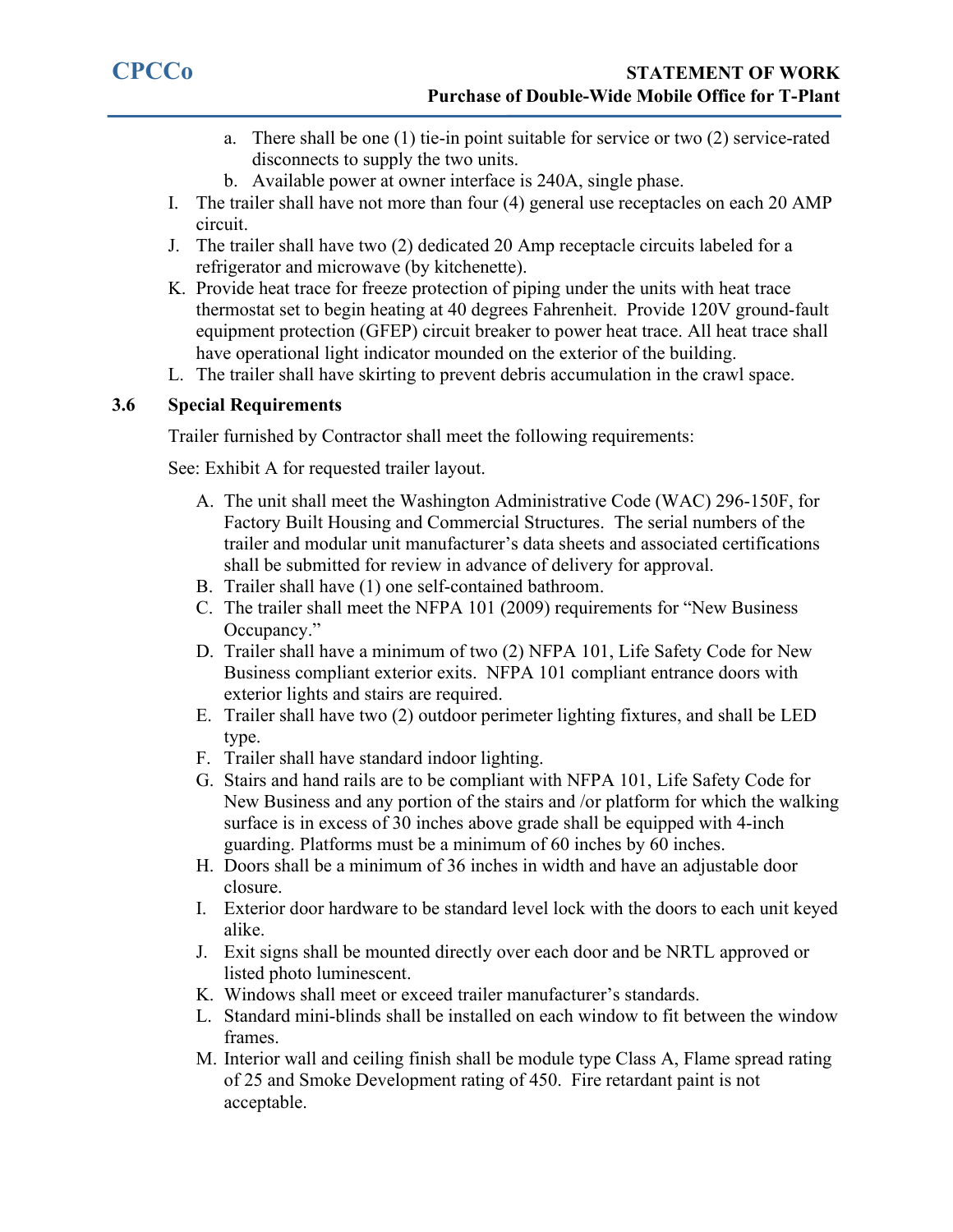- N. The units shall have shed type roofs of 2" rise and 12' run or a CPCCo-approved substitution.
- O. Standard residential rain gutters shall be installed on the entire of roof line above the entry door side of the building with one down spout at each end of the gutter to direct water away from walkways where feasible. (Not required if the slope of the roof is away from exterior doors)
- P. Contractor shall provide all supports, anchorage, and tie downs in accordance with trailer manufacturer instructions. Anchorage design shall be for an ultimate design wind speed (peak gust) of 110 mph, Importance Factor "1.0", and Exposure Category "C" in accordance with ASCE-7-10 for wind. Seismic design shall be per IBC 2012, Site Class D, Ss=0.46, and S1=0.15.
- Q. Seal all penetrations to prevent access of cold air and vermin to the underside of the unit (vented T111 skirting or like excluded).
- R. The unit shall have a central HVAC system for both heating and cooling. The HVAC unit shall be mounted on the end wall of each module that comprises the unit and include its own electrical disconnect.
- S. Trailer wiring and fixtures shall not have any shared neutrals.
- T. All electrical materials and equipment (including HVAC units) shall be listed by a Nationally Recognized Testing Laboratory (NRTL) and installed in accordance with the listing requirements.
- U. Panel-board loads shall be balanced evenly between the panel-board phases.
- V. Main electrical panels shall be accessible from the interior of the building to shut down the HVAC systems in the event of an emergency.
- W. Provide a panel schedule for the electrical distribution panel, filled in with connected loads.
- X. Label electrical outlets indicating the panel and circuit number where power originates. Electrical receptacles shall be GFCI as required by code.
- Y. Contractor shall be responsible to suspend delivery of trailer units when winds exceed 25 mph.
- Z. The units supplied under this order shall be fully functional (i.e. HVAC units, etc.) and prepared to commence operation when delivered.
- AA. The units shall meet all appropriate OSHA, ANSI, DOT, TBC and Federal Motor Carrier Commercial Vehicle specifications and regulations for operation. Certification at time of shipment is required. Prior to occupancy of the trailers, CPCCo will complete an inspection to ensure compliance. If trailer does not pass inspection, the Contractor shall be responsible for compliance and any incurred costs.
- BB. The trailer used in this program shall be new manufactured.

# <span id="page-5-0"></span>**3.7 Trailer Anchorage Requirements**

Contractor shall provide design and calculations for blocking and anchorage. The design shall be for an ultimate design wind speed (peak gust) of 110 mph, Importance Factor "1.0", and Exposure Category "C" in accordance with ASCE-7-10 for wind and IBC 2012 – Site Class D, Importance Factor (Ip) = 1.0,  $\text{Ss} = 0.46$  and S1 = 0.15 for earthquake loads. Contractor shall submit anchorage and blocking design details and supporting calculations sealed by a licensed Professional Engineer in the State of Washington.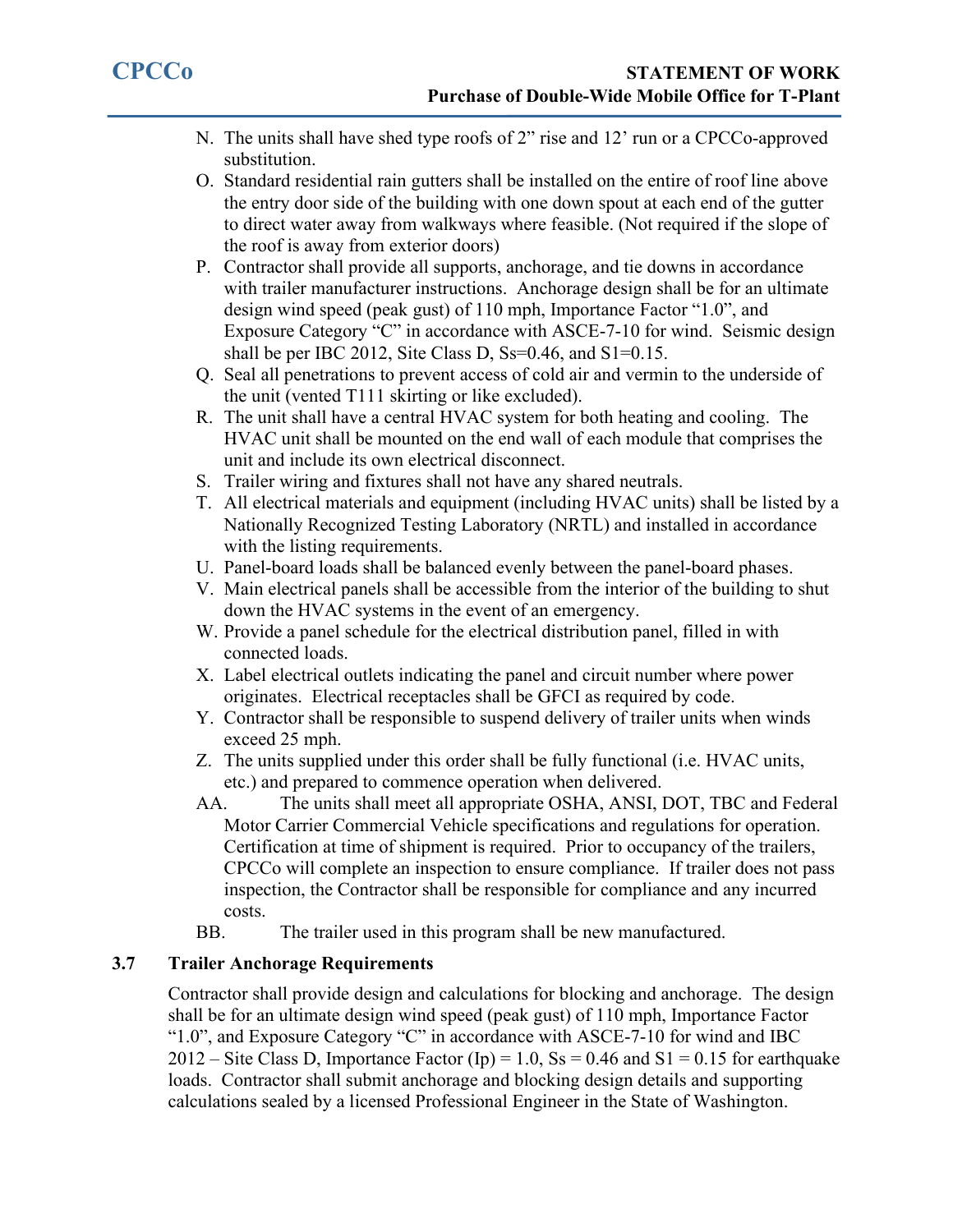# <span id="page-6-0"></span>**3.8 Work Not Included**

- A. CPCCo will provide a designated spotter for all deliveries and positioning of the trailer.
- B. Trailer set-up and connection to utilities are not included in this Contract work scope.
- C. Office furniture, computers and copiers will be supplied by others.

# <span id="page-6-1"></span>**3.9 Acceptance Criteria**

Trailer provided shall meet all applicable CPCCo requirements as outlined in this SOW. Trailer will be off-loaded at T-Plant in the 200W area of the Hanford site. It will be inspected and if any issues are noted they shall be corrected by Contractor at no cost to CPCCo.

# <span id="page-6-2"></span>**3.10 Organizational Interfaces**

Contractor shall interface with various CPCCo (and other) organizations through the CPCCo Contract Specialist, Buyer's Technical Representative, or Field Work Supervisor, as required.

The Buyer's Technical Representative (BTR) for this Contract is TBD.

# <span id="page-6-3"></span>**3.11 Site Coordination Requirements**

Contractor shall coordinate trailer delivery with CPCCo and interface with the trailer installation contractor.

# **3.12 Work Control Requirements**

Work shall be released and controlled under CPCCo Work Instructions. Contractor shall perform all Hanford-site work under CPCCo supervision.

# <span id="page-6-4"></span>**3.13 Work Location**

Contractor shall deliver the trailer to T-Plant in the 200W area on the Hanford site.

# <span id="page-6-5"></span>**3.14 Site Conditions and Known Hazards**

The Hanford site conditions and/or known hazards are weather conditions ranging from - 15 degrees to 115 degrees Fahrenheit with severe winds gusting to around 85 mph.

# <span id="page-6-6"></span>**4.0 TECHNICAL REQUIREMENTS**

Any proposed Contractor standards, substitutions or deviations from the following specified requirements shall be identified and formally submitted with Contractor's proposal for review and approval by CPCCo.

# <span id="page-6-7"></span>**4.1 Codes and Standards**

All components shall be designed, procured, tested, and/or inspected in accordance with recognized industry codes or standards. It is the Contractor's responsibility to identify all applicable codes or standards. All components shall be designed, procured, tested, and/or inspected in accordance with recognized industry codes or standards. It is the Contractor's responsibility to identify all applicable codes or standards that apply to each component. Unless specified otherwise, the current edition or revision of the code in effect on the date of award shall be used.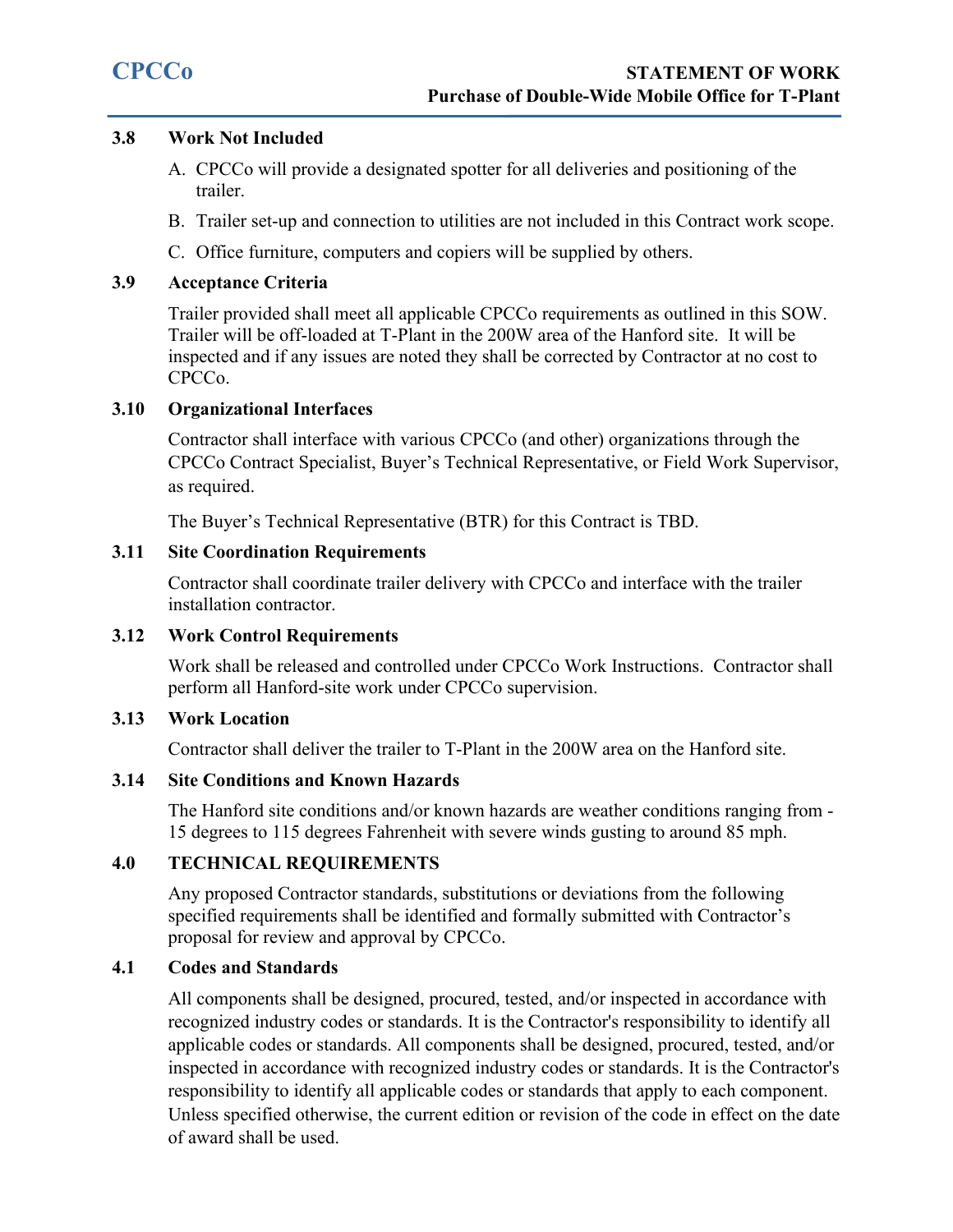The following codes and standards shall be used as a minimum:

- o ANSI/IEEE C2-2007, N*ational Electrical Safety Code* (NESC).
- o DOE-STD-1066-2012, *Fire Protection*, Appendix C Relocatable Structures
- o NFPA 70-2014, *National Electric Code* (NEC)
- o NFPA 101-2015, *Code for Safety to Life from Fire in Buildings and Structures*.
- o Washington Administrative Code (WAC) 296-150F, for Factory Built Housing and Commercial Structures.

# <span id="page-7-0"></span>**4.2 Drawings**

Contractor shall provide drawings of the unit by serial number/unit number in electronic AutoCAD 2008 and/or PDF. As a minimum, drawings shall include floor plans, blocking plans, tie-down/anchorage details, electrical panel schedules, and locations of HVAC units, electrical panels, lights, receptacles, doors, stairs, and tongues. A general arrangement drawing for the trailer shall be developed suitable for indicating at least the location of exits, path of egress, and fire extinguishers, first aid equipment, and emergency supplies.

# <span id="page-7-1"></span>**4.3 Electrical Safety Requirements**

- A. All electrical control panels and electrical equipment (a general term including material, fittings, devices, appliances, luminaries [fixtures], apparatus, and the like used as a part of, or in connection with, an electrical installation) delivered or brought onto the site in performance of this contract must be labeled by an organization currently recognized by OSHA as an NRTL.
- B. All electrical equipment installed as part of this contract must comply with the National Electrical Code (NEC), NFPA 70-2014. The Buyer (CPCCo) reserves the right to inspect electrical equipment and installations. Contractor is responsible for notifying CPCCo when installations are available for inspection.
- C. Electric motors shall be built and manufactured in accordance with NEMA MG-1 or listed by an organization currently recognized by OSHA as an NRTL.
- D. Electrical equipment and devices must be Listed or Labeled by UL or another organization currently recognized by OSHA as an NRTL.
	- a. The Canadian Standard Association (CSA) marking is currently recognized by OSHA as an NRTL marking.
	- b. The European Union "CE" marking, Directive 93/68EEC, is NOT currently recognized by OSHA as an NRTL marking.
	- c. The International Electrotechnical Commission (IEC) Standard 60529 for enclosures is NOT currently recognized by OSHA as an NRTL label.
	- d. Electrical equipment for which there is no listing category must be evaluated or tested using a method submitted to and approved by CPCCo prior to delivery of the equipment.
- E. Electrical equipment is also subject to the "Counterfeit Suspect Item Program."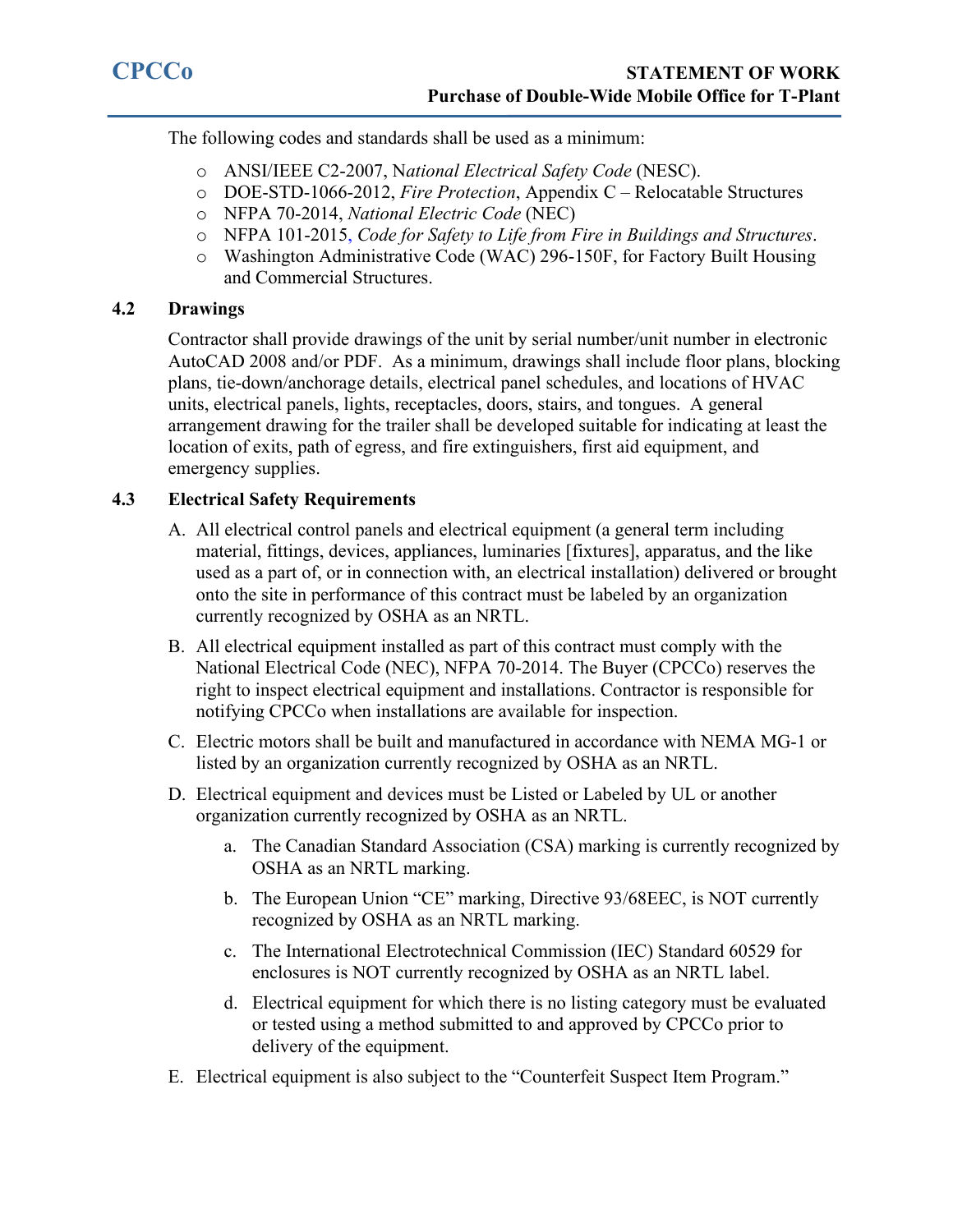# <span id="page-8-0"></span>**5.0 PERSONNEL REQUIREMENTS**

#### <span id="page-8-1"></span>**5.1 Training and Qualification**

- A. CPCCo General Employee Radiological Training (GERT) is required for this task. Evidence of successful completion of employee training shall be provided prior to performing work.
- B. Proof of DOT qualifications for trailer delivery drivers shall be provided.

# <span id="page-8-2"></span>**5.2 Security and Badging Requirements**

- A. Contractor staff shall wear CPCCo-issued site security badges while on the Hanford site. A minimum of two working days advance notice is needed for site badging.
- B. Contractor staff shall not personally carry or transport prohibited articles on the Hanford site.

# <span id="page-8-3"></span>**5.3 Site Access and Work Hours**

Work on the Hanford site is done on a 4 x 10 schedule. The standard workday consists of ten (10) hours of work between 6:00 AM and 4:30 PM, with one-half hour designated for lunch. No work occurs on the non-working Fridays. If schedule alternative is required BTR will communicate to Contractor's contact

# <span id="page-8-4"></span>**6.0 ENVIRONMENTAL, SAFETY, HEALTH, AND QUALITY REQUIREMENTS**

Contractor shall perform work safely, in a manner that ensures adequate protection for employees, the public, and the environment, and shall be accountable for the safe performance of work. Contractor shall comply with, and assist CPCCo in complying with Environmental, Safety, Health, and Quality (ESH&Q) requirements of all applicable laws, regulations and directives.

In addition, the following project specific safety requirements are applicable to this specific scope of work and are tailored to the hazards and controls applicable to this scope of work.

# <span id="page-8-5"></span>**6.1 Safety Requirements**

- A. Contractor and its subcontractors shall be responsible to comply with State, Federal, and DOE requirements or regulations. Where there is a difference in regulations or requirements, the most stringent shall apply.
- B. Contractor shall take appropriate action, up to and including stopping work, and immediately notify the Contract Specialist if an unplanned risk or hazard is discovered that is not covered by directions provided by Contract Specialist. This action includes notifying the Contract Specialist if the work exposes their workers to hazards that require medical monitoring.

# <span id="page-8-6"></span>**6.2 Quality Assurance and Control**

Contractor shall be responsible for performing quality workmanships and shall conduct the quality control measures necessary to ensure work conforms to requirements noted within this SOW.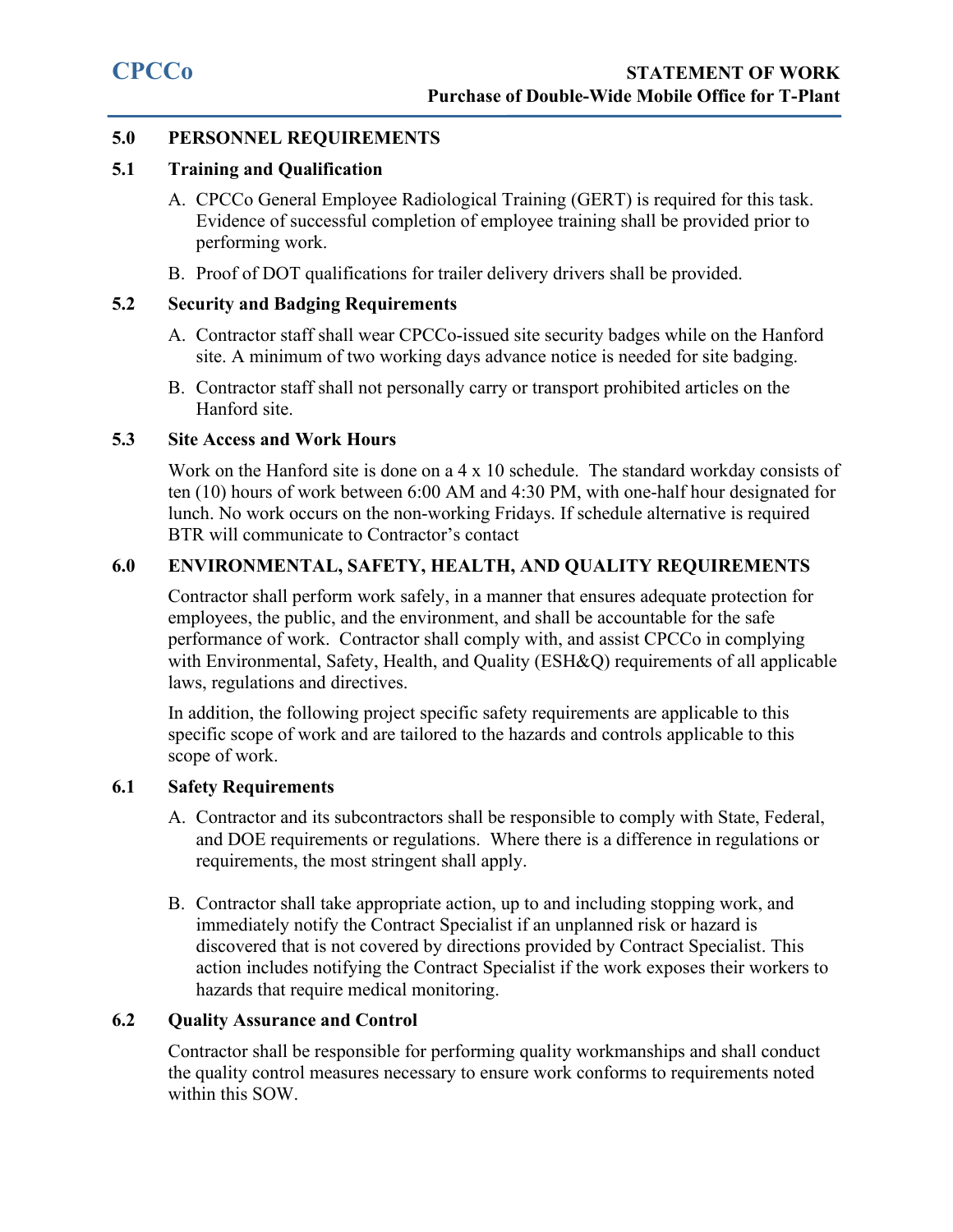# <span id="page-9-0"></span>**6.3 Quality Assurance/Inspection Requirements**

The quality assurance/inspection requirements applicable include an inspection of each unit by CPCCo.

#### <span id="page-9-1"></span>**6.4 Environmental Requirements**

Materials supplied or purchased for use in performance of this contract, to the maximum extent practical, shall be environmentally preferred as described in 40 CFR 247 and including Biobased products as designated by the USDA. [www.biopreferred.gov](http://www.biopreferred.gov/)

In accordance with Federal Acquisition Regulation 52.223-15, Energy Efficiency in Energy-Consuming Products, the Contractor shall ensure that energy-consuming products are energy efficient products (i.e., ENERGY STAR® products or FEMP-designated products) at the time of contract award.

# <span id="page-9-2"></span>**7.0 SUBMITTALS**

The Contractor submittals identified herein on the Submittal Register shall be submitted by the Contractor using the [CPCCo Contractor Document Submittal Form \(CDSF\), A-](https://cpcco.hanford.gov/page.cfm/SafetyReferenceDocuments)[6004-757.](https://cpcco.hanford.gov/page.cfm/SafetyReferenceDocuments) Instructions for completion of the CDSF are included with the form. When any submittal is returned to the Contractor with a request to resubmit, the Contractor shall resubmit all corrected documents within the time specified on the returned submittal form.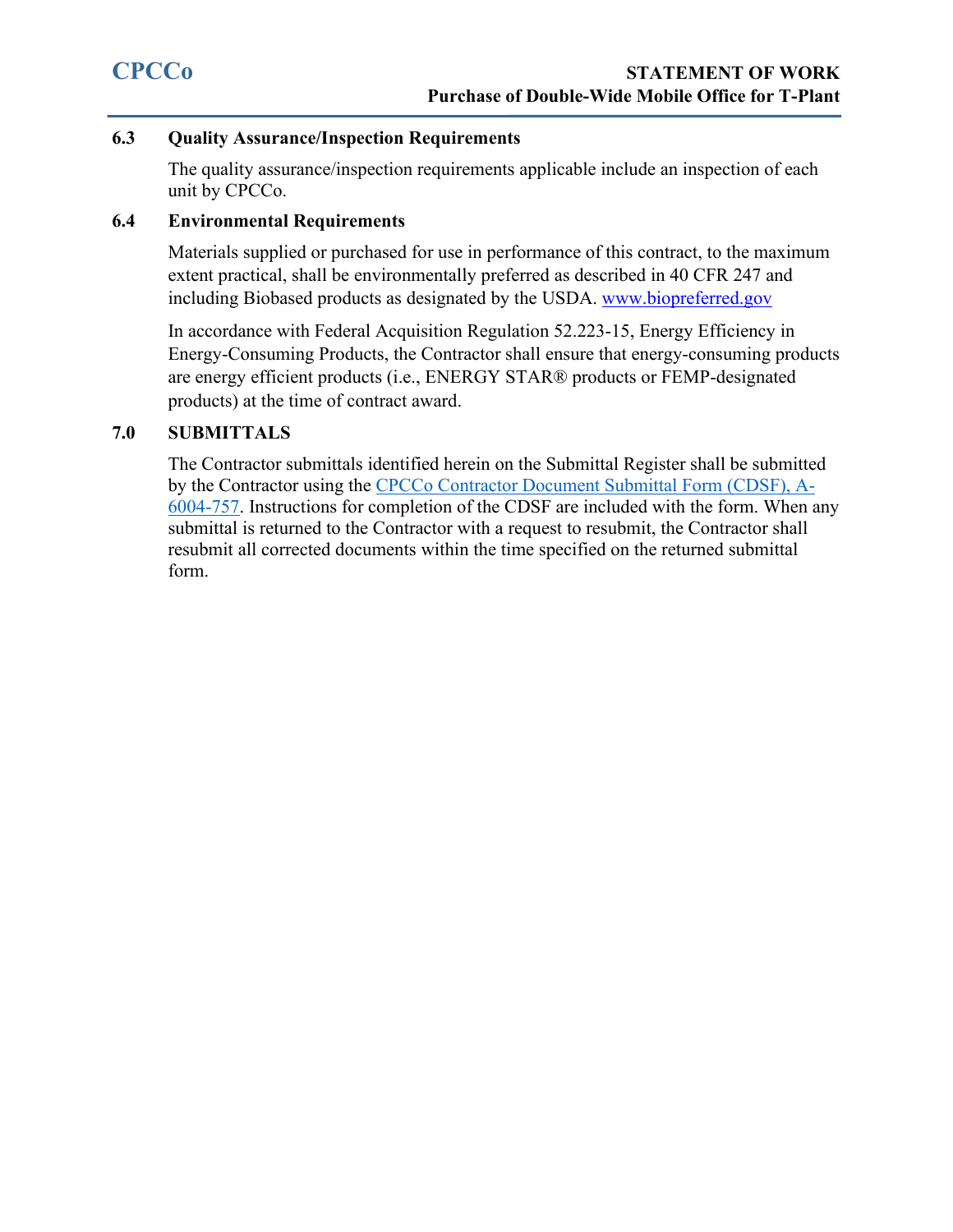# **7.1 Submittal Register**

The Contractor shall submit the following documents as part of the proposal or prior to starting work on site.

| Revision:<br><b>Contract Number and Name:</b> |                                        |                              |                             |                                                                                                                                                     |                                                     |                                 |                                                  |                                                            |
|-----------------------------------------------|----------------------------------------|------------------------------|-----------------------------|-----------------------------------------------------------------------------------------------------------------------------------------------------|-----------------------------------------------------|---------------------------------|--------------------------------------------------|------------------------------------------------------------|
| Ι.<br>No.                                     | 2.<br>Type, and<br>Number of<br>Copies | 3.<br>Technical<br>Submittal | 4.<br>Vendor<br>Information | 5.<br>Description / Document Title                                                                                                                  | 6.<br><b>Submittal Date</b><br>(Calendar Days)      | 7.<br>Approver<br>Organizations | 8.<br><b>CPCCo Review</b><br>Time<br>(Work Days) | 9.<br>Contract<br>Paragraph or<br>Requirement<br>Reference |
|                                               | APW, E, PDF                            | No                           | No                          | <b>Office Trailers Drawings</b>                                                                                                                     | With proposal or 2<br>days after Notice<br>of Award | <b>BTR</b> or<br>Engineering    | 5 Days                                           | SOW 4.2                                                    |
| $\overline{2}$                                | APW, E, PDF                            | Yes                          | Yes                         | Serial numbers of trailers and<br>modular unit manufacturer's data<br>sheets and associated<br>certifications                                       | With proposal or 2<br>days after Notice<br>of Award | BTR or<br>Engineering           | 5 Day                                            | SOW 3.6.A.                                                 |
| 3                                             | APW, E, PDF                            | Yes                          | No                          | Anchorage and blocking design<br>details and supporting<br>calculations sealed by a licensed<br>Professional Engineer in the State<br>of Washington | 2 days prior to<br>work on site                     | <b>BTR</b> Engineering          | 5 Days                                           | SOW 3.7                                                    |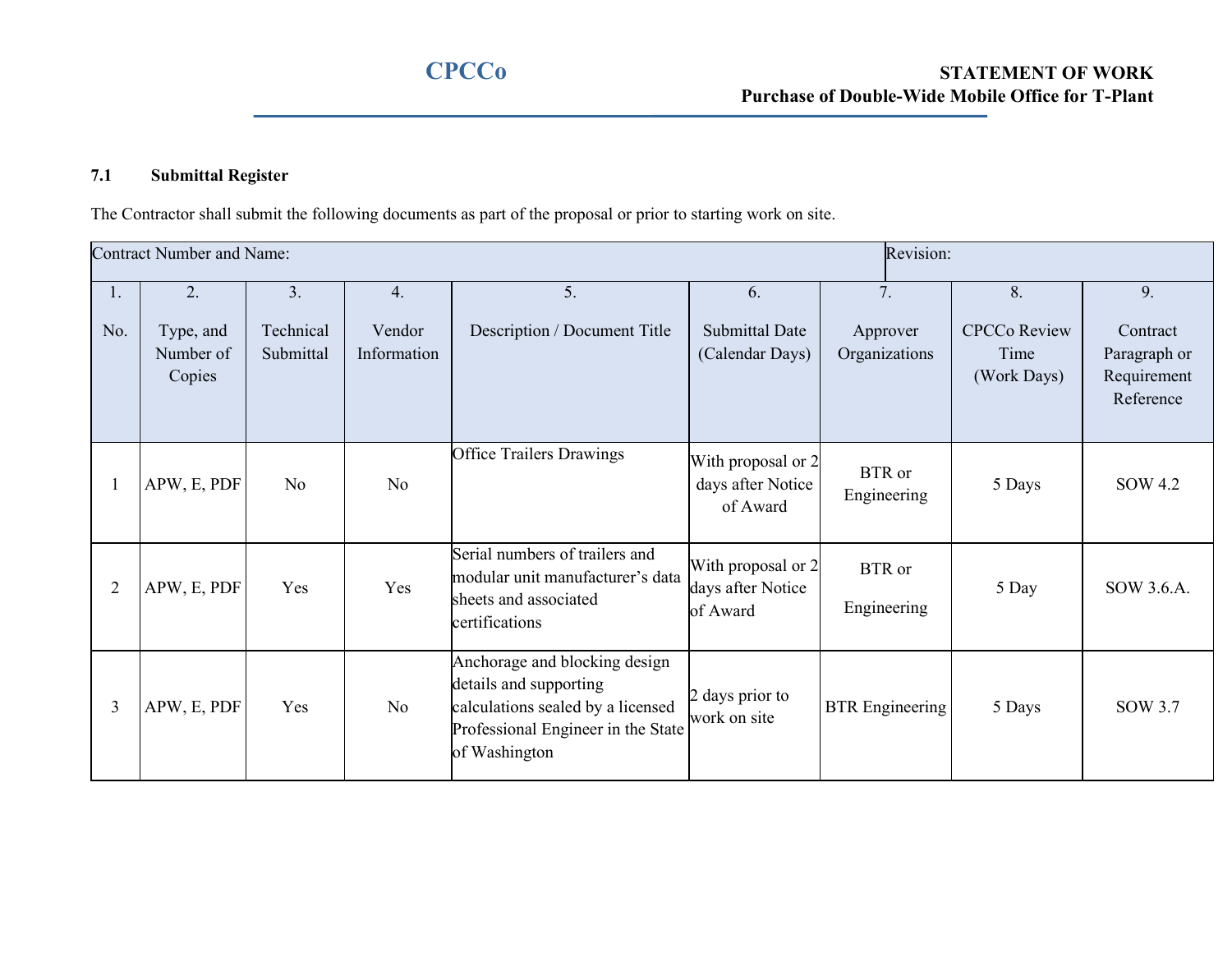# **CPCCo STATEMENT OF WORK Purchase of Double-Wide Mobile Office for T-Plant**

| 4 | APW, E, PDF | <b>Yes</b> | Yes | Panel schedule for the electrical<br>distribution panel, filled in with<br>connected loads.                        | 5 Days after<br>Notice of Award | <b>BTR</b> Engineering            | 5 Days | SOW 3.6.U. |
|---|-------------|------------|-----|--------------------------------------------------------------------------------------------------------------------|---------------------------------|-----------------------------------|--------|------------|
|   | APW, E, PDF | Yes        | Yes | Contractor's Verification of<br>Condition of Structural, Finish,<br>Electrical, and Conformance to<br>Requirements | 5 Days after<br>Notice of Award | <b>BTR</b> Engineering<br>Manager | 5 Day  | SOW 3.6.Z. |

1. Typically, a numerical sequence (i.e., 1, 2, 3). However, other numbering systems may also be used.

2. Submittal type, number of copies and format:

**APW** Approval Required Prior to Work (CHPRC must approve the Contractor's submittal prior to the Contractor being authorized to proceed with any activity/work associated with the submittal)

AP Approval Required (CHPRC must approve the Contractor's submittal, however, work associated with the submittal may proceed prior to CHPRC approval)

**Format** Describes the type of submittal required (electronic or printed):

**DWG** An AutoCAD drawing using the Hanford standard formatting (See CHPRC-00263, *Off-Site Vendor* Instructions for *the Preparation and Control of Engineering Drawing)*.

**MFC** Microsoft Format Compatible application (Word, Excel, Access, PowerPoint)

- **MPP** Microsoft Project Files
- **P6** A Primavera Project Planner schedule
- **GEN** General or Open Format/Media
- **PDF** Adobe Acrobat (Portable Document Format)
- **E** Electronic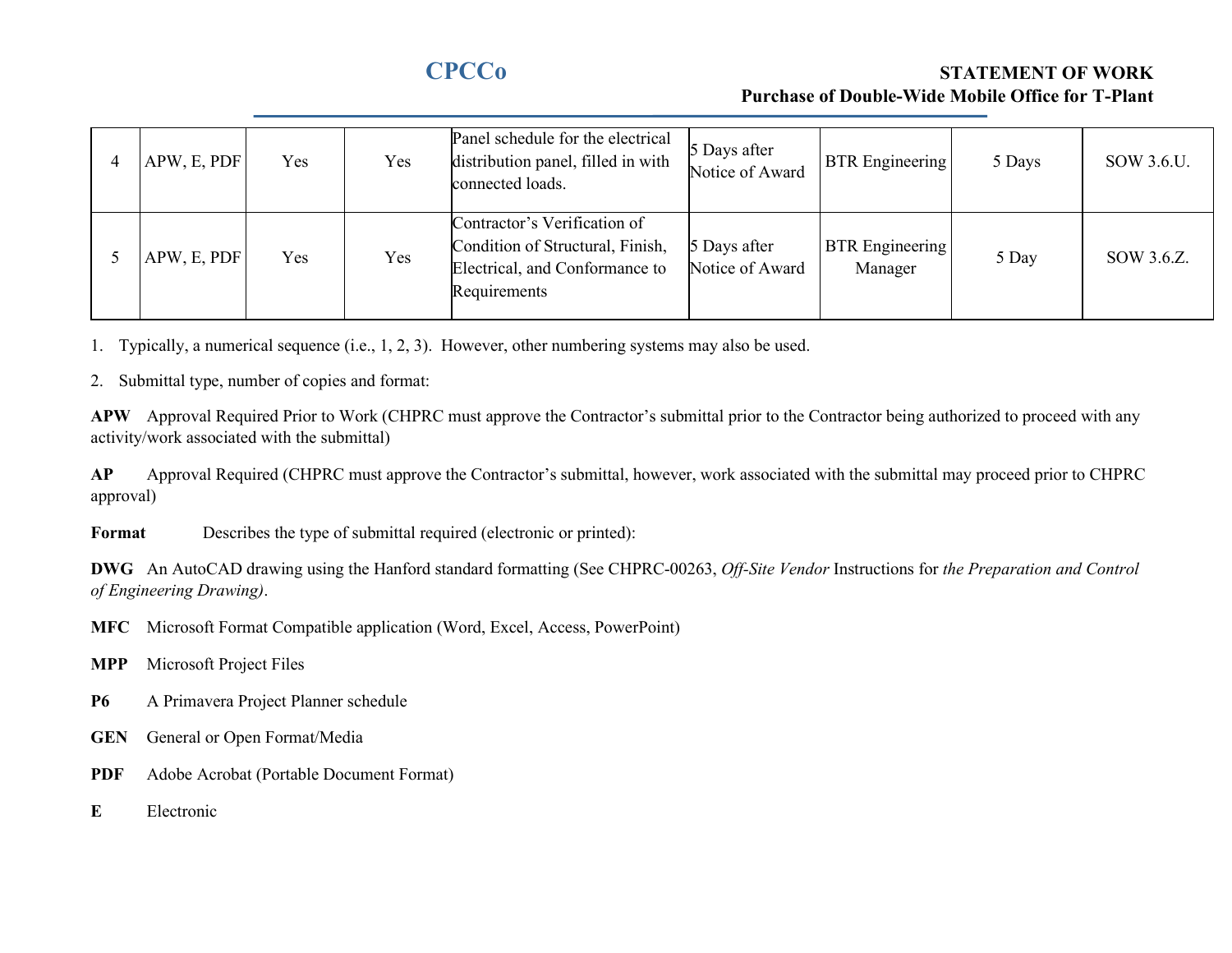# **CPCCo STATEMENT OF WORK Purchase of Double-Wide Mobile Office for T-Plant**

- 3. Technical submittals are Engineering or Quality affecting submittals. A Yes in this column designates the need for formalized comments, and a formalized comment disposition process by the Contractor. Examples of Technical Submittals would include Engineering or Fabrication Drawings, or Certificates of Conformance.
- 4. Vendor Information is for project record purposes.
- 5. Description / Document Title. Describe submittal.
- 6. Required submittal date or its relationship to project milestones. Examples are July 14, 2009, or Award + 15 days, Contract Completion +30 days.
- **A** Date of Award
- **CD** Conceptual Design Complete
- **PD** Preliminary Design Complete
- **FD** Final Design Complete
- **M** Mobilization
- **SC** Start of Construction
- **EC** End of Construction
- 7. Approver Organization. Examples are Construction Manager, Safety, Quality, Radiation Protection, Waste Management.
- 8. The number of work days required for review of the submittal.
- 9. Contract Reference: Cross reference to the Contract requirement that defines this submittal.